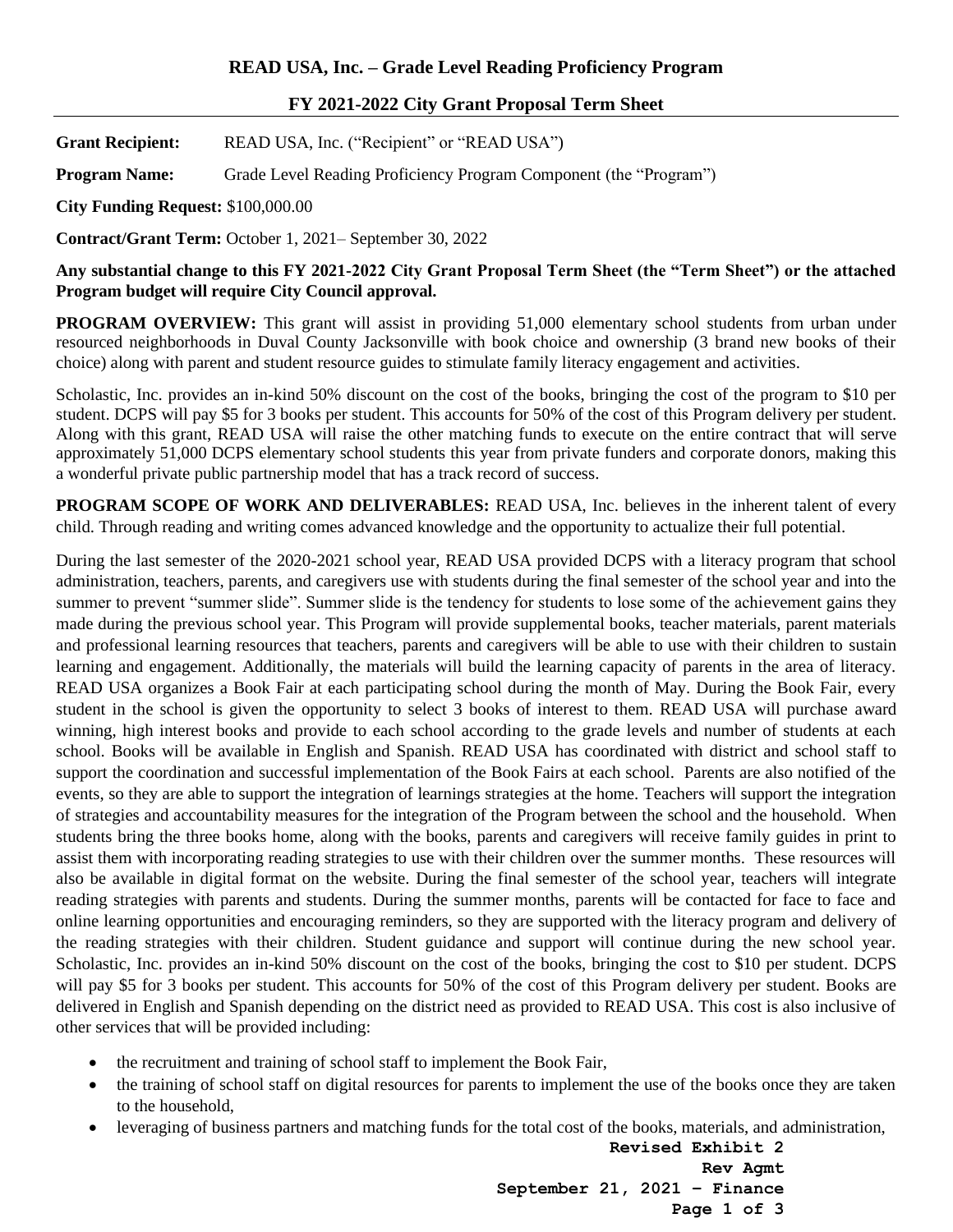# **FY 2021-2022 City Grant Proposal Term Sheet**

- implementation of school and staff training in the month of April,
- facilitation of book fairs during the month of May 2022 for all participating schools,
- delivery of 3 books for students delivered in an interactive book fair format,
- access for parents and teachers to online and print scholastic resources for each grade level,
- delivery of resources for parents to be able to support students in English and Spanish,
- delivery of training and resources for administrators and teachers to facilitate learning sessions with parents, and
- delivery of school follow-up communication and learning plans for teachers and school staff at the beginning of the 2021-2022 school year.

The total cost of the books is based on an estimated student count of 51,000 students. READ USA will match funding with donors so DCPS's cost is \$5 per student for 51,000 students, making the maximum cost to DCPS for the program \$255,000.00.

READ USA delivered books to each school site in accordance with each school's reported student count. The book delivery is being verified by DCPS staff verifying the number of books delivered is equal to the reported student count times 3. Invoices will be goods receipted and paid in full after the verification process is completed and signed package slips are submitted to the Federal Educational Programs department.

Schools Participating in the Program include all schools with elementary grade levels.

## **This grant request relates to materials and deliverables for students from Title 1 elementary schools in various underserved neighborhoods.**

**PROGRAM COSTS/PAYMENT TERMS:** The costs requested in this grant relate to actual materials cost and an actual portion of administration to complete delivery. **Other funding sources: DCPS, corporate and private funders only.**

**PROGRAM IMPACT & REPORTING:** READ USA has in its employ a program director with decades of experience as a book curator and book expert, previously with Scholastic, who is largely responsible for these deliverables.

READ USA successfully delivered on the DCPS contract deliverables from the prior year (2020 school year), serving every Title 1 elementary school student and ESE student (over 37,000 students). DCPS provides funding for approximately 50% of the net cost of the contract deliverables, with READ USA raising funds from private and corporate donors for the remaining funding needs. These funds were successfully raised to fully execute the deliverables and satisfy the contract, as evidenced by payment in full for the 2020 contract by DCPS.

The measures on the deliverables are concrete. The measures on the goals for reading gain achievements are based on the research and part of other program deliverables that READ USA combines with this programming (Peer to Peer 1:1 Intensive Literacy Tutoring and Urban Workforce Development Program, Multi-Cultural Literacy Project and Digital Resources, Grade level reading campaign collaborative, Peace in the Pages advocacy and awareness community event to promote the link between literacy and the values of education, non-violence, unity, diversity, inclusion and equity), not included in this funding request.

## **ADDITIONAL GRANT REQUIREMENTS AND CONDITIONS:**

Recipient's expenditure of City funds for the Program and the provision of services shall be subject to Chapter 118, Parts 1 – 5 of the *Jacksonville Ordinance Code*, and the terms and conditions of any contract entered into between the City and Recipient. Recipient shall use the City funds for the Program in accordance with the City Council approved Term Sheet and Program budget. The City's Grant Administrator may amend this Term Sheet or the approved Program budget consistent with the Program's needs, provided that any substantial change to this Term Sheet or the approved Program budget will require City Council approval.

> **Revised Exhibit 2 Rev Agmt September 21, 2021 – Finance Page 2 of 3**